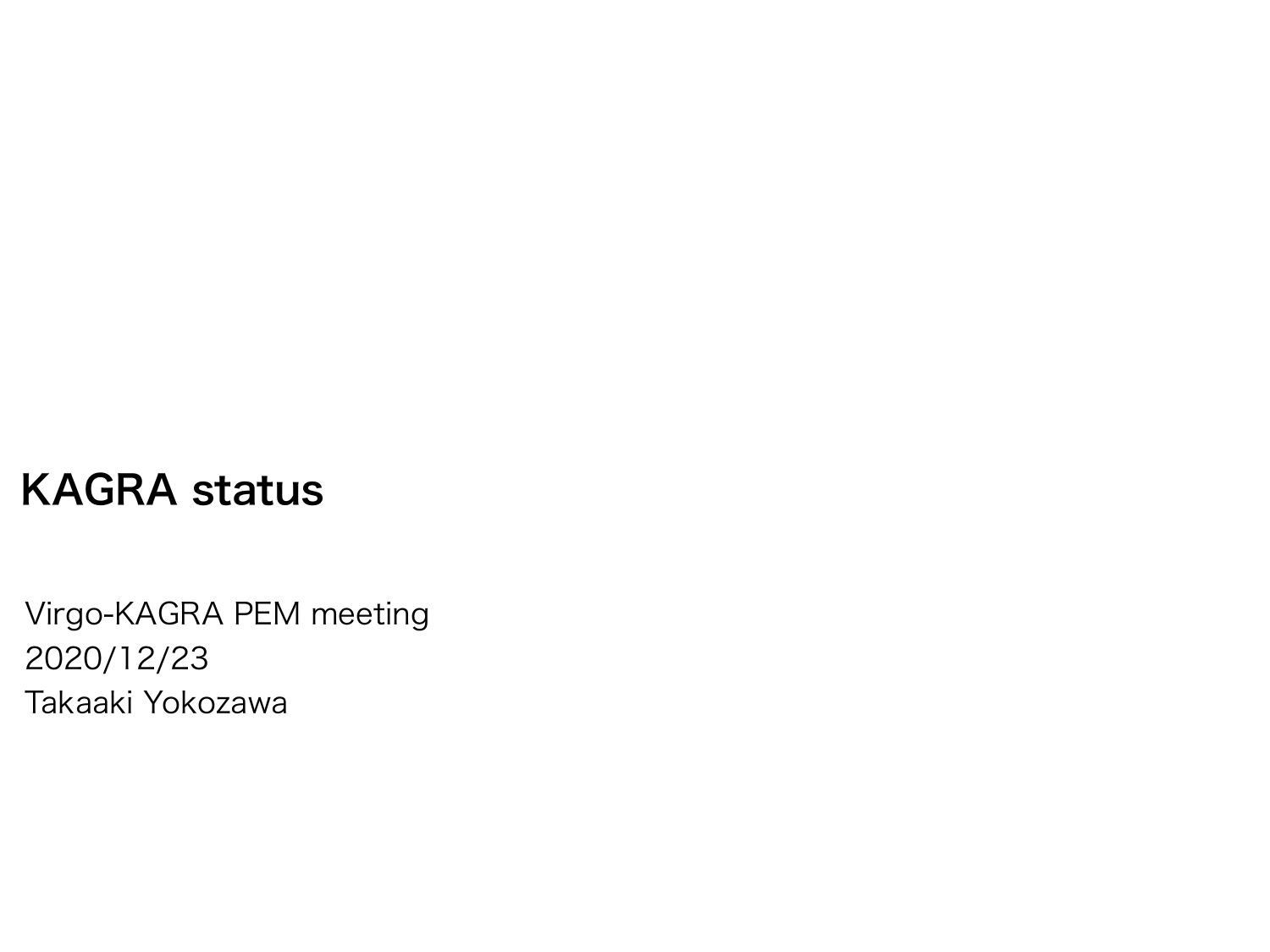# Contents of this meeting

#### Agenda

- KAGRA detector status & Update of the KAGRA PEM from last meeting (Yokozawa)
	- Statsu of PEM injection paper (Washimi)
- the ongoing infrastructure mitigation works for AdV+ (Federico if have)
- Investigation about lightening (Washimi, Kamiel)
	- (Again) Investigation of the spectrum
	- Provide the information from Blitzortung
- Project of the KAGRA newtonian noise measurements
	- Theory
	- Seismometer analysis(Francesca)
	- Water fluid, Infrasound (Washimi)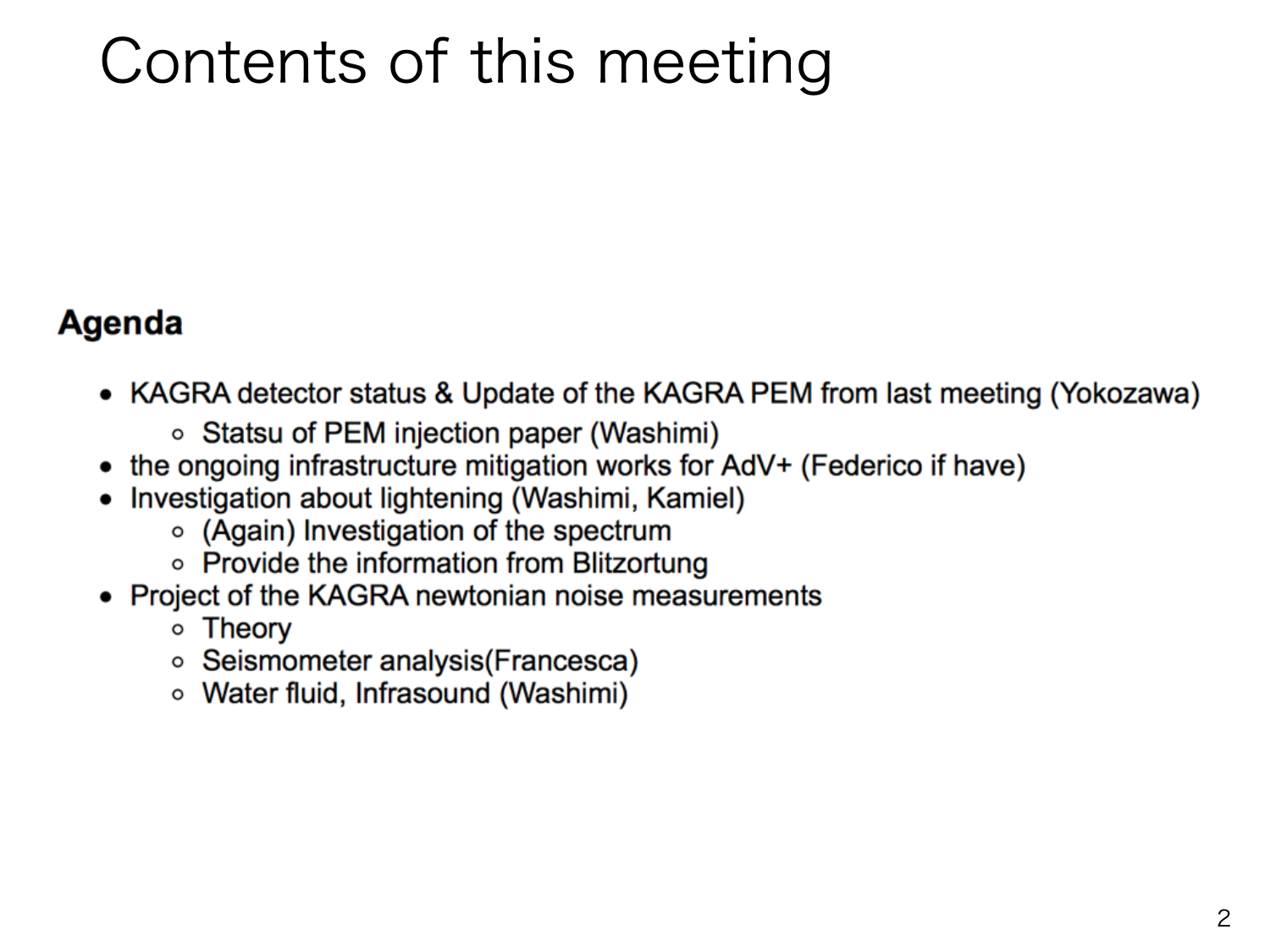## KAGRA schedule



- IX, EX payload repair work
- IY started cooling down
- Scattered light investigation in IMM area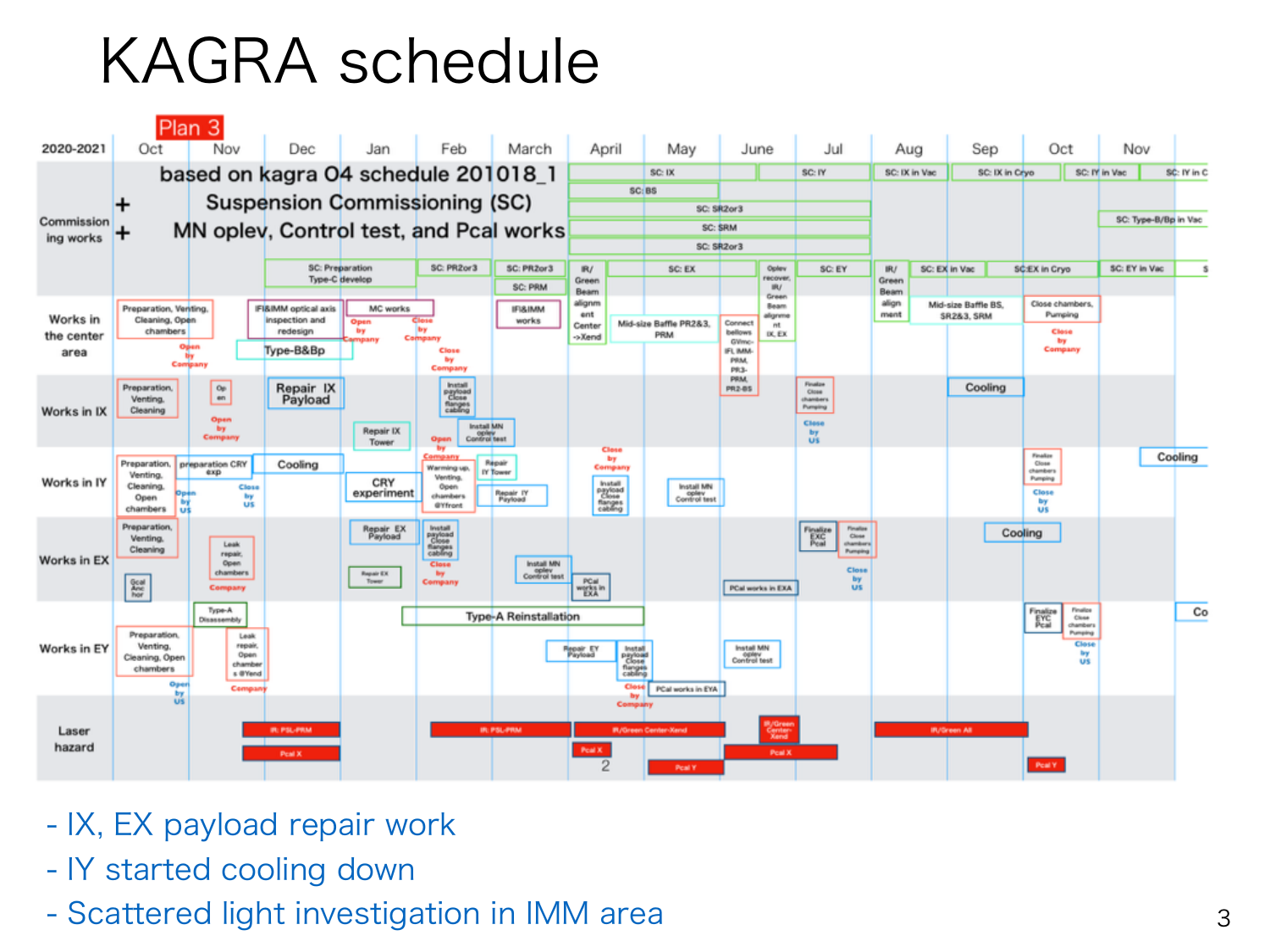## PEM activities

- We prepared own desk inside the experimental area

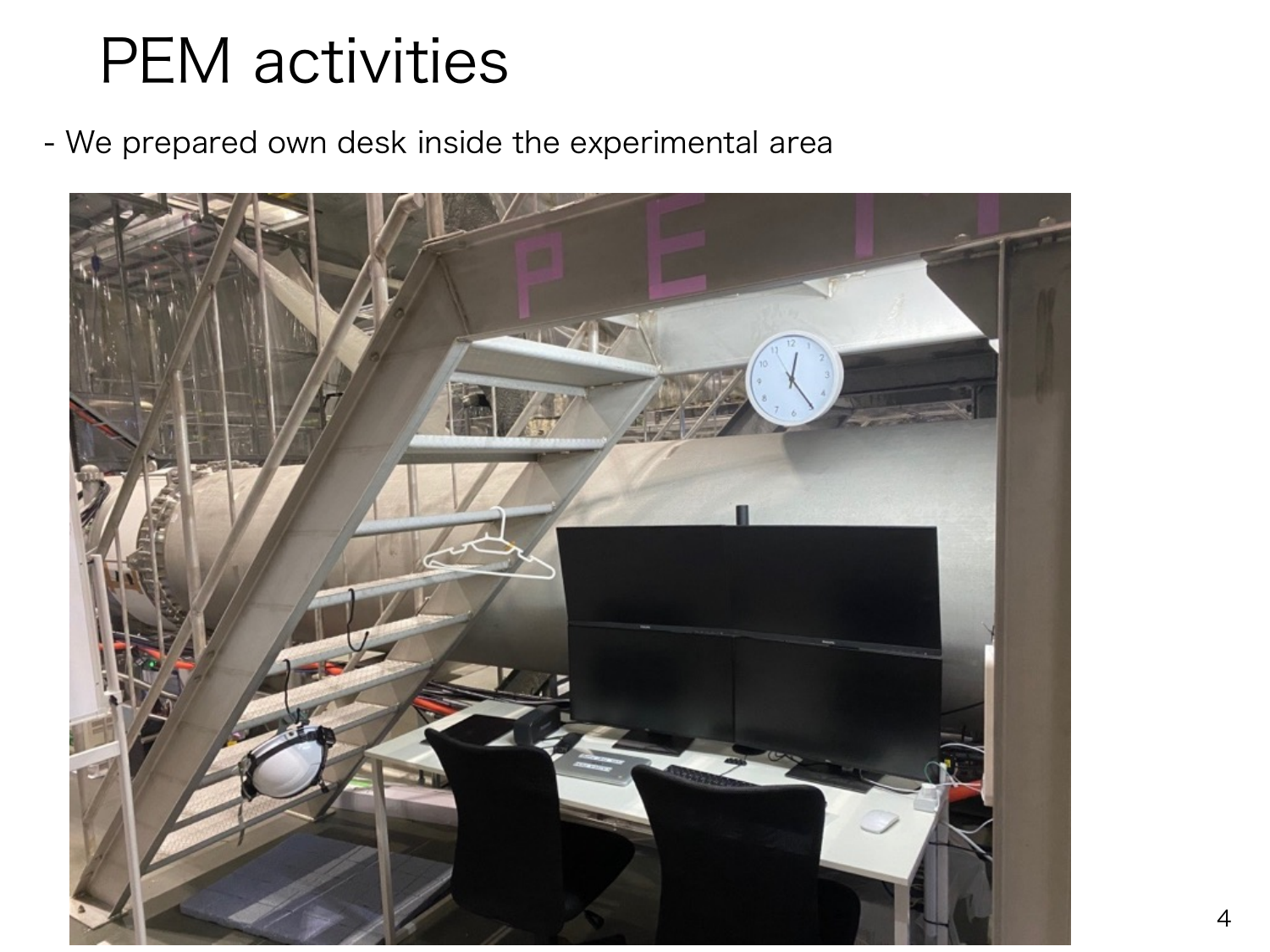### PEM activities

- Temperature control
	- After O3GK, the temperature became higher because of tuning on the funs and injecting the dry air to keep the chamber good state
	- Temperature control became difficult, but now it became rather stable
- Lock loss analysis during O3GK (PEM?)
- Offline noise subtraction using independent component analysis
	- Not explain detail, but we succeeded to subtract acoustic noise from DARM